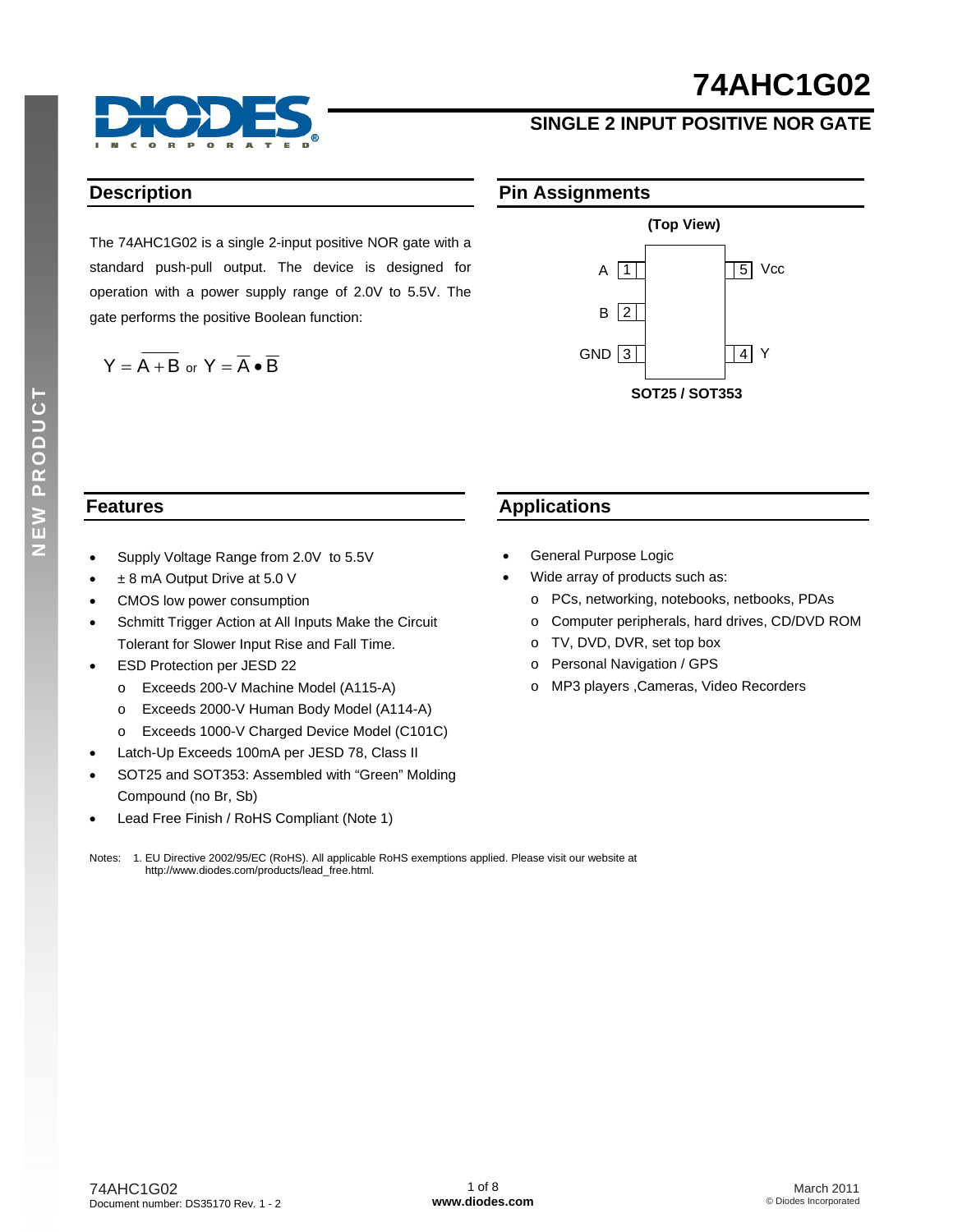

## **74AHC1G02**

### **SINGLE 2 INPUT POSITIVE NOR GATE**

### **Pin Descriptions**

| <b>Pin Name</b> | Pin NO. | <b>Description</b>    |
|-----------------|---------|-----------------------|
|                 |         | Data Input            |
| в               |         | Data Input            |
| GND             | 3       | Ground                |
|                 | Λ       | Data Output           |
| Vcc             | 5       | <b>Supply Voltage</b> |

### **Logic Diagram**



### **Function Table**

| <b>Inputs</b> | <b>Output</b> |  |
|---------------|---------------|--|
|               |               |  |
|               |               |  |
|               |               |  |
|               |               |  |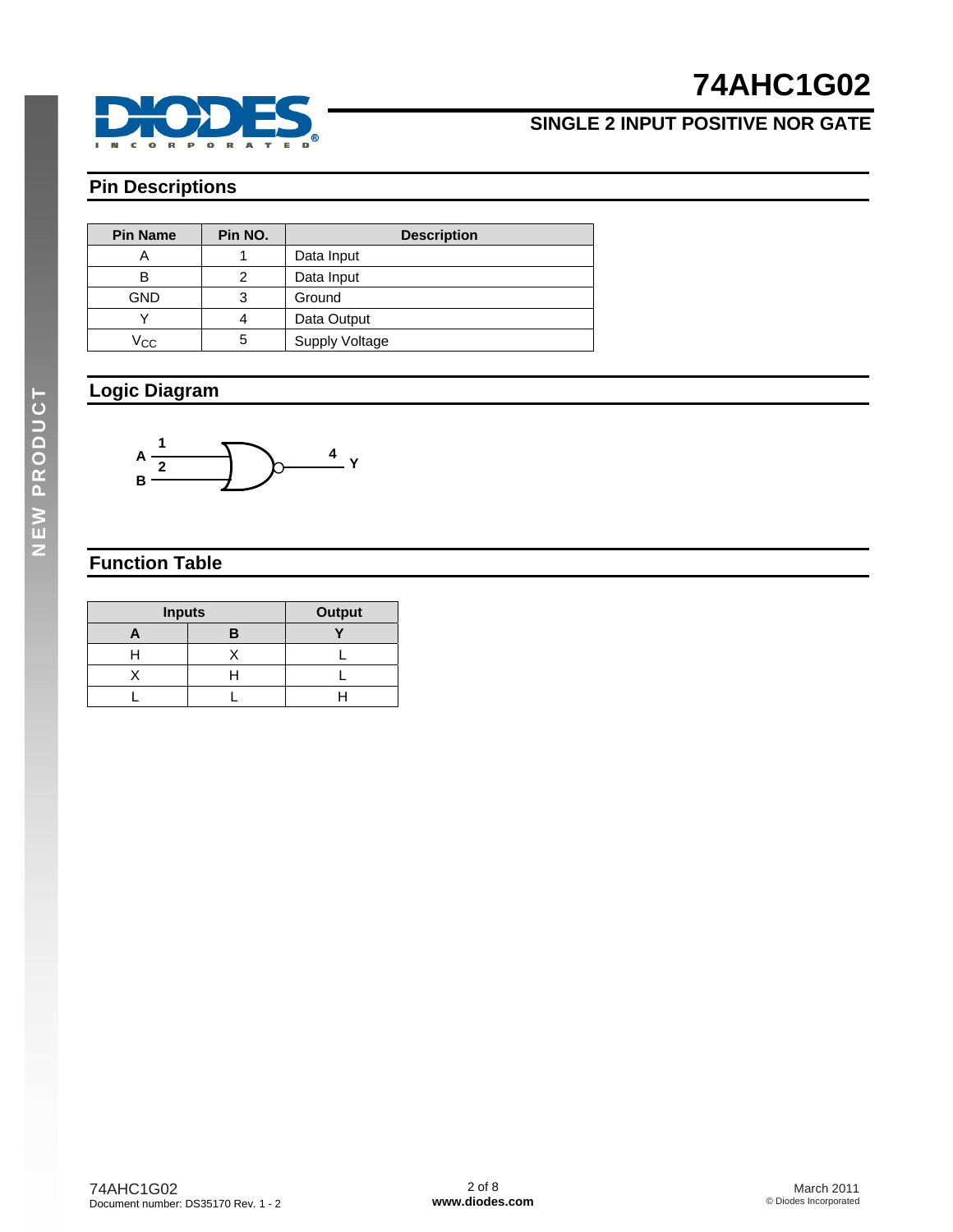



#### **Absolute Maximum Ratings (Note 2)**

| <b>Symbol</b>             | <b>Description</b>                                     | Rating                  | <b>Unit</b> |
|---------------------------|--------------------------------------------------------|-------------------------|-------------|
| ESD HBM                   | Human Body Model ESD Protection                        | 2                       | KV          |
| ESD CDM                   | Charged Device Model ESD Protection                    | 1                       | <b>KV</b>   |
| ESD MM                    | Machine Model ESD Protection                           | 200                     | V           |
| $V_{\rm CC}$              | Supply Voltage Range                                   | $-0.5$ to 6.5           | $\vee$      |
| $V_{1}$                   | Input Voltage Range                                    | $-0.5$ to 6.5           | V           |
| $V_{\rm o}$               | Voltage applied to output in high or low state         | $-0.5$ to $V_{CC}$ +0.5 | V           |
| lικ                       | Input Clamp Current V <sub>I</sub> <0                  | $-20$                   | mA          |
| <b>l</b> ok               | Output Clamp Current ( $V_O$ < 0 or $V_O$ > $V_{CC}$ ) | ±20                     | mA          |
| Ιo                        | Continuous output current ( $VO = 0$ to $VCC$ )        | ±25                     | mA          |
| $_{\rm lcc}$              | Continuous current through V <sub>CC</sub>             | 50                      | mA          |
| <b>IGND</b>               | Continuous current through GND                         | -50                     | mA          |
| $T_{J}$                   | <b>Operating Junction Temperature</b>                  | $-40$ to 150            | °C          |
| $\mathsf{T}_{\text{STG}}$ | Storage Temperature                                    | $-65$ to 150            | °C          |

Notes: 2. Stresses beyond the absolute maximum may result in immediate failure or reduced reliability. These are stress values and device operation should be within recommend values.

### **Recommended Operating Conditions (Note 3)**

| <b>Symbol</b>       | <b>Parameter</b>                  |                                 | <b>Min</b> | <b>Max</b>   | <b>Unit</b> |
|---------------------|-----------------------------------|---------------------------------|------------|--------------|-------------|
| $V_{\rm CC}$        | <b>Operating Voltage</b>          |                                 | 2          | 5.5          | $\vee$      |
|                     |                                   | $V_{CC} = 2V$                   | 1.5        |              |             |
| V <sub>IH</sub>     | High-level Input Voltage          | $V_{CC} = 3V$                   | 2.1        |              | $\vee$      |
|                     |                                   | $V_{\text{CC}} = 5.5V$          | 3.85       |              |             |
|                     |                                   | $V_{CC} = 2V$                   |            | 0.5          |             |
| $V_{IL}$            | Low-level input voltage           | $V_{CC} = 3V$                   |            | 0.9          | V           |
|                     |                                   | $V_{CC} = 5.5V$                 |            | 1.65         |             |
| V <sub>1</sub>      | Input Voltage                     |                                 | $\Omega$   | 5.5          | $\vee$      |
| $V_{\rm O}$         | Output Voltage                    |                                 | 0          | $V_{\rm CC}$ | $\vee$      |
|                     |                                   | $V_{CC} = 2V$                   |            | $-50$        | uA          |
| $I_{OH}$            | High-level output current         | $V_{CC} = 3.3V \pm 0.3V$        |            | $-4$         |             |
|                     |                                   | $V_{CC} = 5V \pm 0.5V$          |            | -8           | mA          |
|                     |                                   | $V_{CC} = 2V$                   |            | 50           | uA          |
| $I_{OL}$            | Low-level output current          | $V_{CC} = 5V \pm 0.5V$          |            | 4            |             |
|                     |                                   | $V_{\text{CC}} = 3V$            |            | 8            | mA          |
|                     | Input transition rise or fall     | $V_{\text{CC}} = 3.3V \pm 0.3V$ |            | 100          |             |
| $\Delta t/\Delta V$ | rate                              | $V_{CC} = 5V \pm 0.5V$          |            | 20           | ns/V        |
| $T_A$               | Operating free-air<br>temperature |                                 | -40        | 125          | $\rm ^{o}C$ |

Notes:  $3.$  Unused inputs should be held at  $V_{CC}$  or Ground.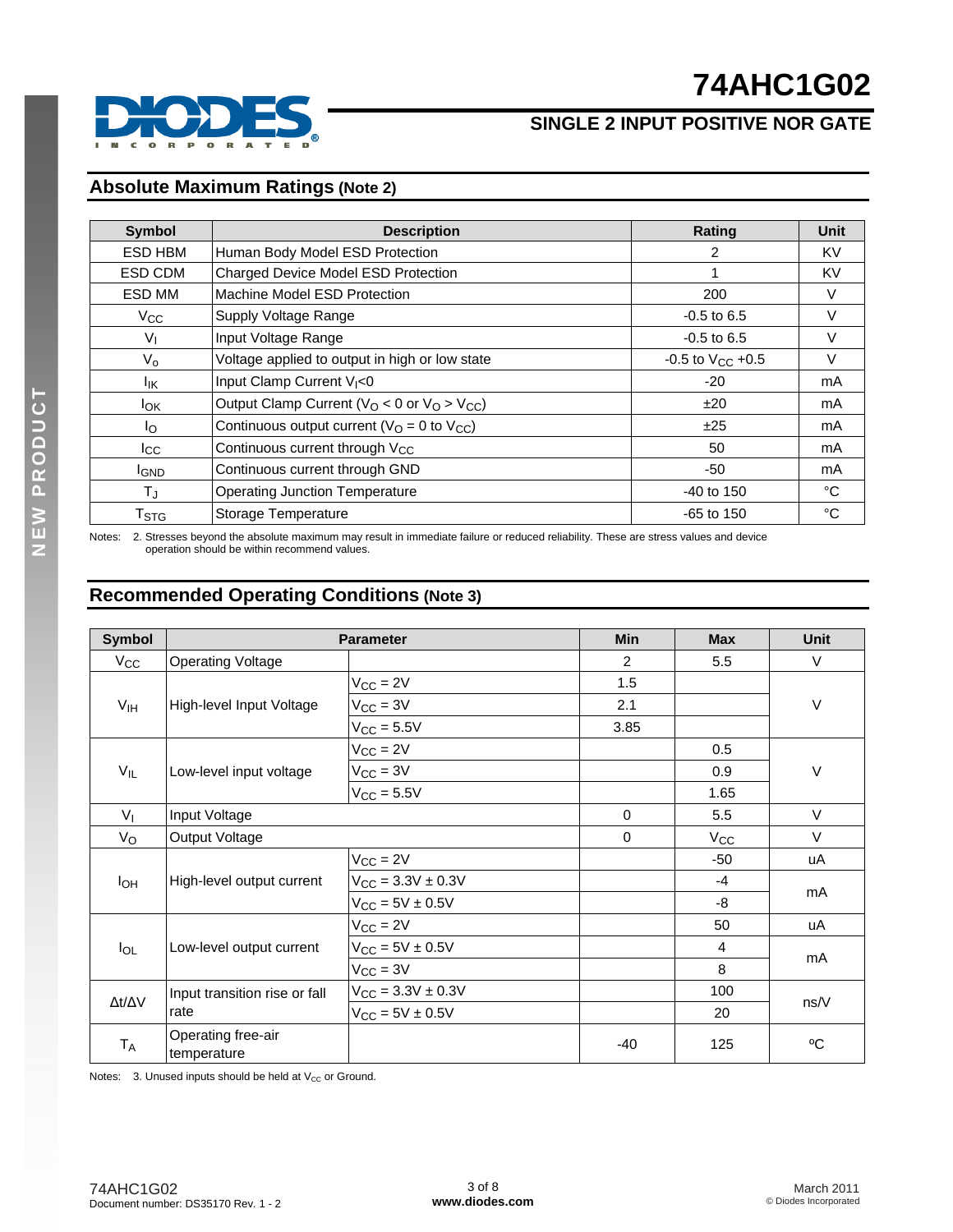# **74AHC1G02**



### **SINGLE 2 INPUT POSITIVE NOR GATE**

#### **Electrical Characteristics**

|                                   |                         | <b>Test Conditions</b>  |                       |            | $25^{\circ}$ C |            |      | -40°C to 85°C |            | -40°C to 125°C | <b>Unit</b>    |
|-----------------------------------|-------------------------|-------------------------|-----------------------|------------|----------------|------------|------|---------------|------------|----------------|----------------|
| <b>Symbol</b><br><b>Parameter</b> |                         |                         | <b>V<sub>cc</sub></b> | <b>Min</b> | Typ.           | <b>Max</b> | Min  | <b>Max</b>    | <b>Min</b> | <b>Max</b>     |                |
|                                   |                         |                         | 2V                    | 1.9        | $\overline{2}$ |            | 1.9  |               | 1.9        |                |                |
| High Level                        | $I_{OH} = -50\mu A$     | 3V                      | 2.9                   | 3          |                | 2.9        |      | 2.9           |            |                |                |
| V <sub>OH</sub>                   | Output                  |                         | 4.5V                  | 4.4        | 4.5            |            | 4.4  |               | 4.4        |                | $\vee$         |
|                                   | Voltage                 | $I_{OH} = -4mA$         | 3V                    | 2.58       |                |            | 2.48 |               | 2.40       |                |                |
|                                   |                         | $I_{OH} = -8mA$         | 4.5V                  | 3.94       |                |            | 3.8  |               | 3.70       |                |                |
|                                   |                         |                         | 2V                    |            |                | 0.1        |      | 0.1           |            | 0.1            |                |
|                                   | Low Level               | $I_{OL} = 50 \mu A$     | 3V                    |            |                | 0.1        |      | 0.1           |            | 0.1            |                |
| VOL                               | Output                  |                         | 4.5V                  |            |                | 0.1        |      | 0.1           |            | 0.1            | $\vee$         |
| Voltage                           |                         | $I_{OL} = 4mA$          | 3V                    |            |                | 0.36       |      | 0.44          |            | 0.55           |                |
|                                   |                         | $I_{OL} = 8mA$          | 4.5V                  |            |                | 0.36       |      | 0.44          |            | 0.55           |                |
| h.,                               | Input Current           | $V_1 = 5.5$ V or GND    | 0 to $5.5V$           |            |                | ± 0.1      |      | ±1            |            | ±2             | μA             |
| $I_{\rm CC}$                      | Supply                  | $V_1 = 5.5V$ or GND     | 5.5V                  |            |                | 1          |      | 10            |            | 40             | μA             |
|                                   | Current                 | $I_{\rm O}=0$           |                       |            |                |            |      |               |            |                |                |
| C <sub>1</sub>                    | Input<br>Capacitance    | $V_1 = V_{CC}$ – or GND | 5.5V                  |            | 2.0            | 10         |      | 10            |            | 10             | pF             |
|                                   | Thermal<br>Resistance   | SOT <sub>25</sub>       |                       |            | 195            |            |      |               |            |                |                |
| $\theta_{JA}$                     | Junction-to-<br>Ambient | SOT353                  | (Note 4)              |            | 430            |            |      |               |            |                | $^{\circ}$ C/W |
|                                   | Thermal<br>Resistance   | SOT <sub>25</sub>       |                       |            | 58             |            |      |               |            |                |                |
| $\theta_{\text{JC}}$              | Junction-to-<br>Case    | SOT353                  | (Note 4)              |            | 155            |            |      |               |            |                | $^{\circ}$ C/W |

Note: 4. Test conditions for SOT25, and SOT353: Device mounted on FR-4 substrate PC board, 2oz copper, with minimum recommended pad layout

### **Switching Characteristics**

#### **VCC = 3.3V ± 0.3** (see Figure 1)

| <b>Parameter</b>           | ΤО<br><b>From</b>   |  | $25^{\circ}$ C |      |            | -40°C to 85°C |            | -40°C to 125°C |            | Unit |    |
|----------------------------|---------------------|--|----------------|------|------------|---------------|------------|----------------|------------|------|----|
|                            | (OUTPUT)<br>(Input) |  | Min            | Typ. | <b>Max</b> | Min           | <b>Max</b> | Min            | <b>Max</b> |      |    |
|                            | A or B              |  | $C_{L}$ =15pF  | 0.6  | 4.4        | 7.9           | 0.6        | 9.5            | 0.6        | 10.5 | ns |
| $\mathsf{t}_{\mathsf{pd}}$ |                     |  | $C_{L}$ =50pF  | 0.6  | 6.3        | 11.4          | 0.6        | 13.0           | 0.6        | 14.5 | ns |

#### **VCC = 5V ± 0.5V** (see Figure 1)

| <b>Parameter</b> | <b>From</b> | ΤО                      |               |     | $25^{\circ}$ C |            |     | $-40^{\circ}$ C to 85 $^{\circ}$ C |     | -40°C to 125°C | Unit |
|------------------|-------------|-------------------------|---------------|-----|----------------|------------|-----|------------------------------------|-----|----------------|------|
|                  |             | $( $ nput $) $ (OUTPUT) |               | Min | Typ.           | <b>Max</b> | Min | <b>Max</b>                         | Min | <b>Max</b>     |      |
|                  |             |                         | $C_{L}$ =15pF | 0.6 | 3.2            | 5.5        | 0.6 | 6.5                                | 0.6 | 7.0            | ns   |
| $\sf t_{\sf pd}$ | A or B      |                         | $C1 = 50pF$   | 0.6 | 4.6            | 7.5        | 0.6 | 8.5                                | 0.6 | 9.5            | ns   |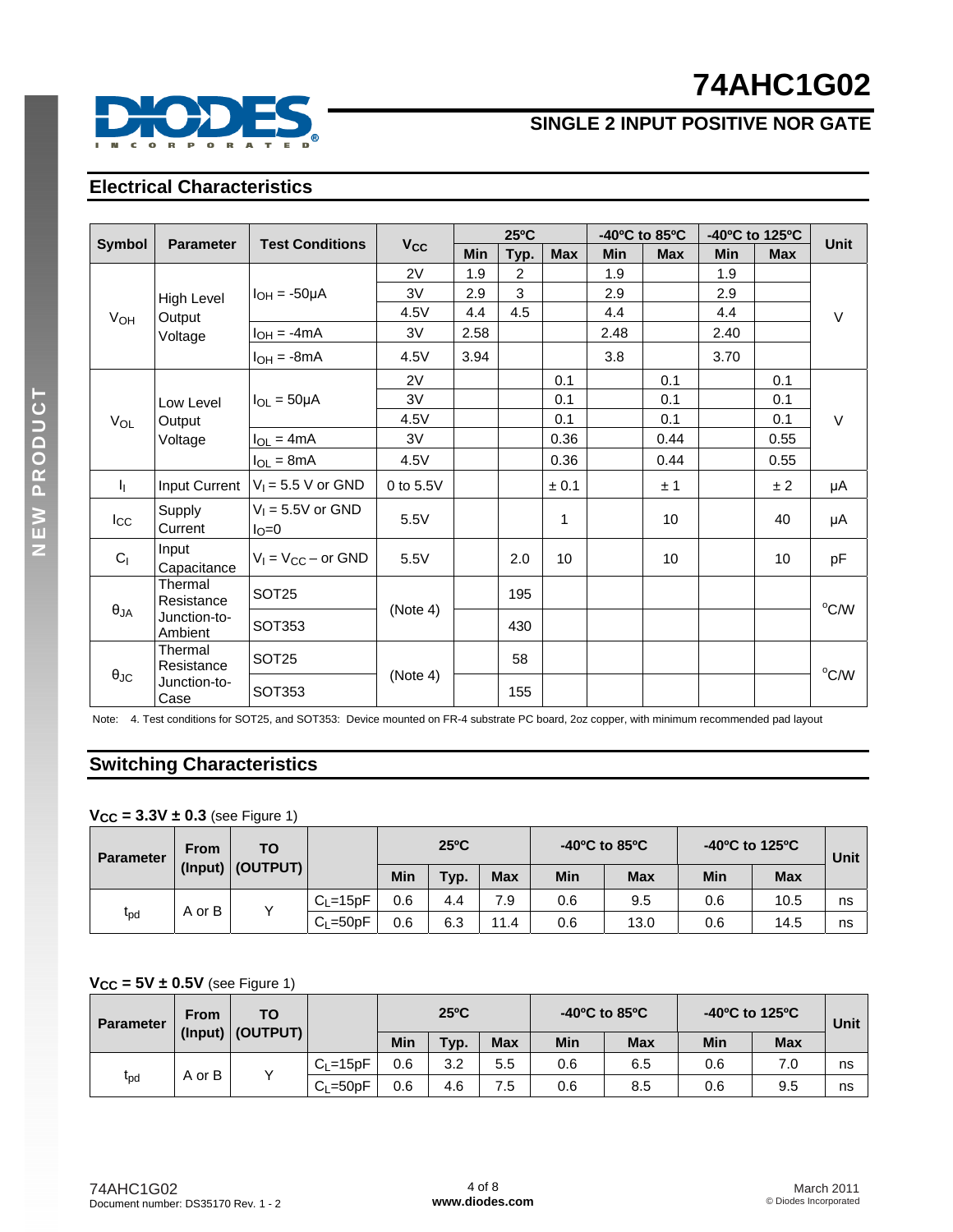



#### **Operating Characteristics**

#### $T_A = 25 °C$

|                 | <b>Parameter</b>              | <b>Test</b><br><b>Conditions</b> | $V_{CC}$ = 5 V<br>Typ. | <b>Unit</b> |
|-----------------|-------------------------------|----------------------------------|------------------------|-------------|
| $C_{\text{pd}}$ | Power dissipation capacitance | f = 1 MHz<br>No Load             |                        | рF          |

#### **Parameter Measurement Information**



| <b>V<sub>CC</sub></b> |              | <b>Inputs</b>         | V <sub>M</sub>  | C <sub>l</sub> |
|-----------------------|--------------|-----------------------|-----------------|----------------|
|                       | v            | $t_{\sf r}/t_{\sf f}$ |                 |                |
| $3.3V + 0.3V$         | Vcc          | ≤ $3ns$               | $V_{\rm CC}/2$  | 15pF           |
| 5V±0.5V               | $V_{\rm CC}$ | ≤ $3ns$               | $V_{\rm CC}$ /2 | 15pF           |
| $3.3V + 0.3V$         | $V_{\rm CC}$ | ≤ $3ns$               | $V_{\rm CC}$ /2 | 50pF           |
| 5V±0.5V               | Vcc          | ≤3ns                  | $V_{\rm CC}$ /2 | 50pF           |



**Voltage Waveform Pulse Duration** 



**Voltage Waveform Propagation Delay Times Inverting and Non Inverting Outputs**

#### **Figure 1. Load Circuit and Voltage Waveforms**

- Notes: A. Includes test lead and test apparatus capacitance.
	- B. All pulses are supplied at pulse repetition rate ≤ 1 MHz.
	- C. Inputs are measured separately one transition per measurement.
	- D.  $tp_{LH}$  and  $tp_{HL}$  are the same as  $tp_{D}$ .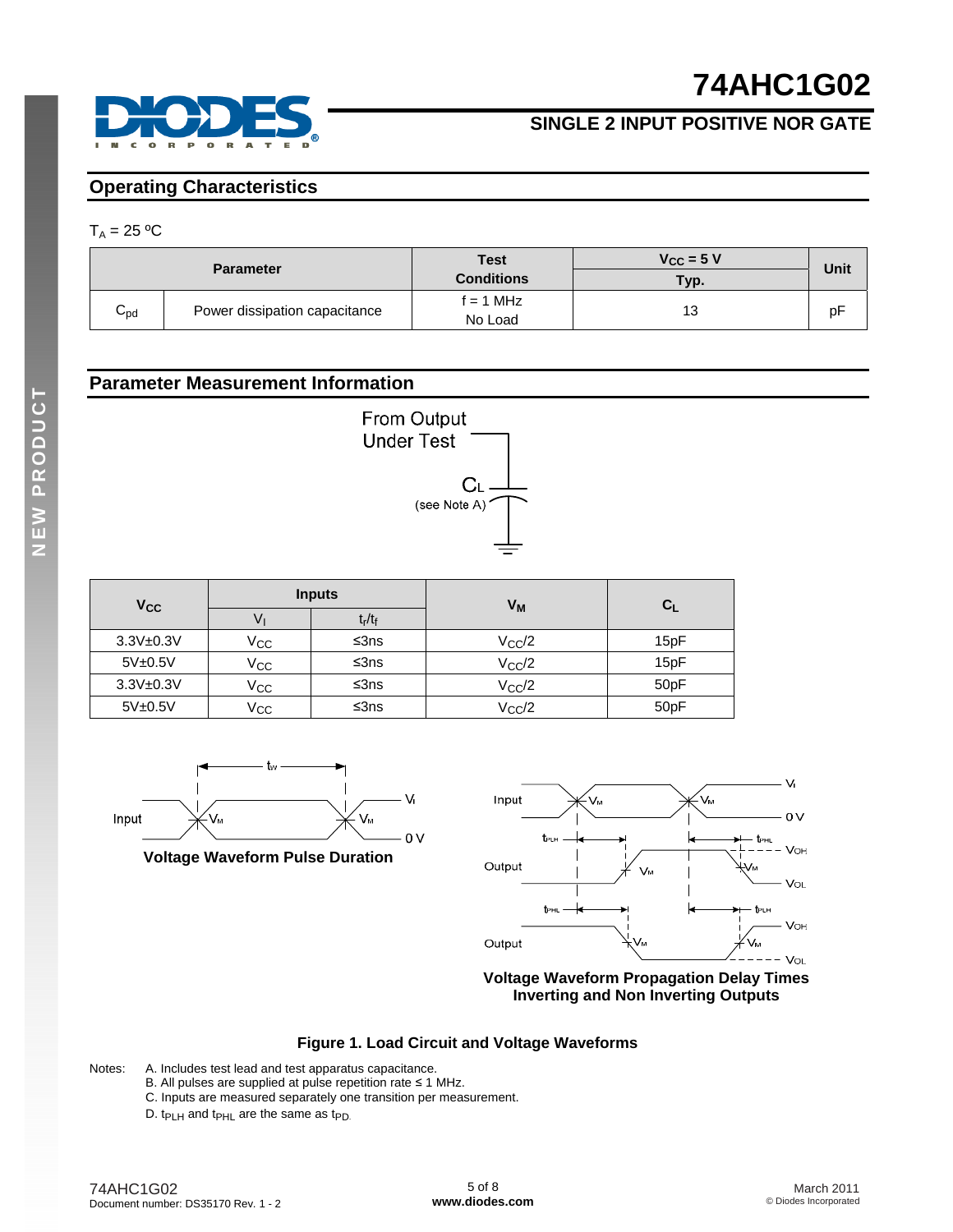



#### **Ordering Information**



|             | <b>Device</b> | Package | Packaging         | 7" Tape and Reel |                           |
|-------------|---------------|---------|-------------------|------------------|---------------------------|
|             |               | Code    | (Note 5)          | Quantitv         | <b>Part Number Suffix</b> |
| $\circledB$ | 74AHC1G02W5-7 | W5      | SOT <sub>25</sub> | 3000/Tape & Reel |                           |
| O,          | 74AHC1G02SE-7 | SE      | SOT353            | 3000/Tape & Reel | . .                       |

Notes: 5. Pad layout as shown on Diodes Inc. suggested pad layout document AP02001, which can be found on our website at [http://www.diodes.com/datasheets/ap02001.pdf.](http://www.diodes.com/datasheets/ap02001.pdf) 

#### **Marking Information**



| <b>Part Number</b> | Package           | <b>Identification Code</b> |
|--------------------|-------------------|----------------------------|
| 74AHC1G02W5        | SOT <sub>25</sub> | YS                         |
| 74AHC1G02SE        | SOT353            | YS                         |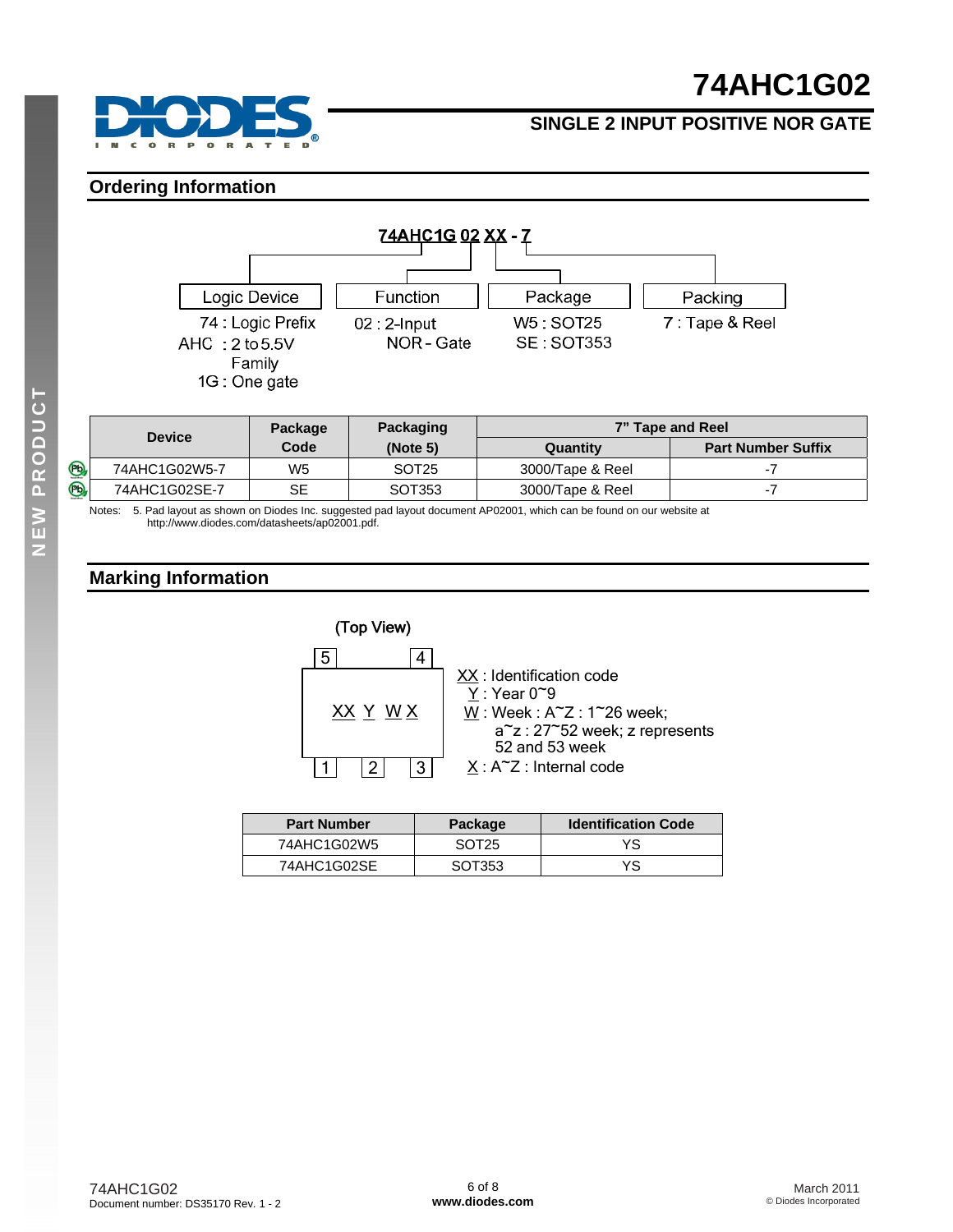

#### $\epsilon$  $\bullet$  $\mathbf R$  $\mathbf{P}$  $\overline{\mathbf{o}}$  $\mathbf R$  $\overline{a}$

### **Package Outline Dimensions (All Dimensions in mm)**

#### **(1) Package Type: SOT25**



|          | <b>SOT25</b>      |      |      |  |  |  |  |  |
|----------|-------------------|------|------|--|--|--|--|--|
| Dim      | Min<br>Max<br>Typ |      |      |  |  |  |  |  |
| A        | 0.35              | 0.50 | 0.38 |  |  |  |  |  |
| в        | 1.50              | 1.70 | 1.60 |  |  |  |  |  |
| C        | 2.70              | 3.00 | 2.80 |  |  |  |  |  |
| D        |                   |      | 0.95 |  |  |  |  |  |
| н        | 2.90              | 3.10 | 3.00 |  |  |  |  |  |
| J        | 0.013             | 0.10 | 0.05 |  |  |  |  |  |
| κ        | 1.00              | 1.30 | 1.10 |  |  |  |  |  |
| L        | 0.35              | 0.55 | 0.40 |  |  |  |  |  |
| м        | 0.10              | 0.20 | 0.15 |  |  |  |  |  |
| N        | 0.70              | 0.80 | 0.75 |  |  |  |  |  |
| $\alpha$ | 8°<br>O°          |      |      |  |  |  |  |  |
|          | mensions in       |      |      |  |  |  |  |  |

### **(2) Package Type: SOT353**



| <b>SOT353</b>          |          |      |
|------------------------|----------|------|
| Dim                    | Min      | Max  |
| A                      | 0.10     | 0.30 |
| в                      | 1.15     | 1.35 |
| C                      | 2.00     | 2.20 |
| D                      | 0.65 Typ |      |
| F                      | 0.40     | 0.45 |
| н                      | 1.80     | 2.20 |
| J                      | ი        | 0.10 |
| κ                      | 0.90     | 1.00 |
| L                      | 0.25     | 0.40 |
| M                      | 0.10     | 0.22 |
| α                      | n۰       | R۰   |
| Dimensions in mm<br>ΔI |          |      |